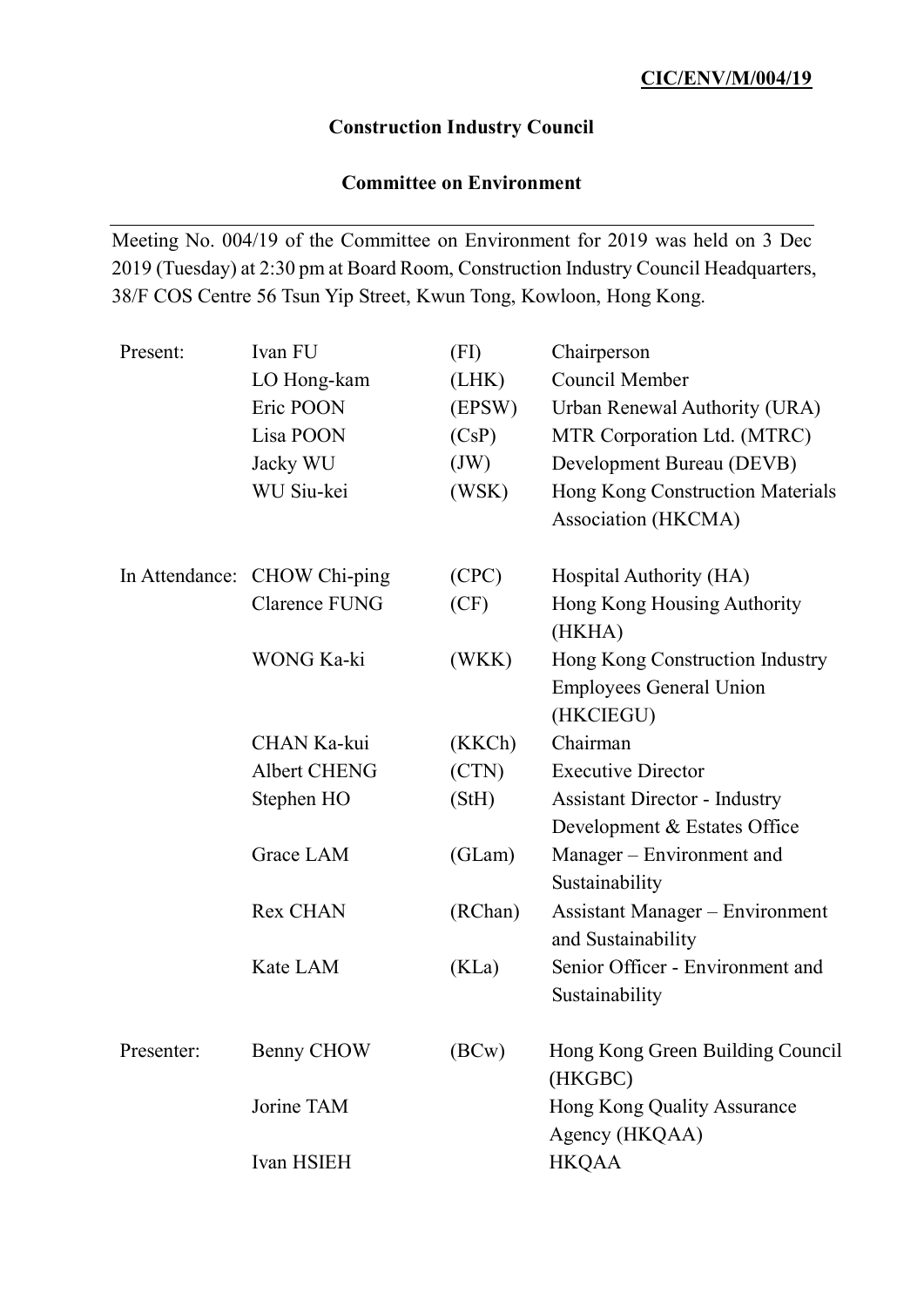|            | WK WONG          |        | <b>HKQAA</b>                       |
|------------|------------------|--------|------------------------------------|
|            | Jonathan YAU     |        | Cundall Hong Kong Limited          |
|            |                  |        | (Cundall)                          |
|            | <b>Eddie TSE</b> |        | <b>Gammon Construction Limited</b> |
|            |                  |        | (Gammon)                           |
| Apologies: | CHAN Ka-lung     | (KLCn) | Hong Kong Federation of Electrical |
|            |                  |        | and Mechanical Contractors         |
|            |                  |        | (HKFEMC)                           |
|            | Alan HO          | (HKH)  | The Hong Kong Institute of         |
|            |                  |        | Surveyors (HKIS)                   |
|            | PAN Shu-jie      | (PSJ)  | Council Member                     |
|            | Amen TONG        | (YKT)  | <b>Airport Authority Hong Kong</b> |
|            |                  |        | (AAHK)                             |
|            | Andrew WONG      | (AW)   | Hospital Authority (HA)            |
|            | <b>WONG Ping</b> | (PWG)  | Hong Kong Construction Industry    |
|            |                  |        | <b>Employees General Union</b>     |
|            |                  |        | (HKCIEGU)                          |
|            | Stephen YIM      | (SnY)  | Hong Kong Housing Authority        |
|            |                  |        | (HKHA)                             |

#### **MINUTES**

#### **Action**

## 4.1 **Confirmation of the Minutes of the Com-ENV Meeting No. 003/19 held on 6 Sep 2019**

Members confirmed the Minutes CIC/ENV/M/003/19 of the last Com-ENV meeting held on Friday, 6 Sep 2019.

### 4.2 **Matters Arising from the Previous Meeting**

CIC secretariat updated Members on the following matters:

Agenda item 3.2 – Regarding "Consultancy Services on Improving the Environmental Performance of the Hong Kong Construction Industry", CIC secretariat reported that the revised final report and its implementation plan will be submitted to Council for approval on 13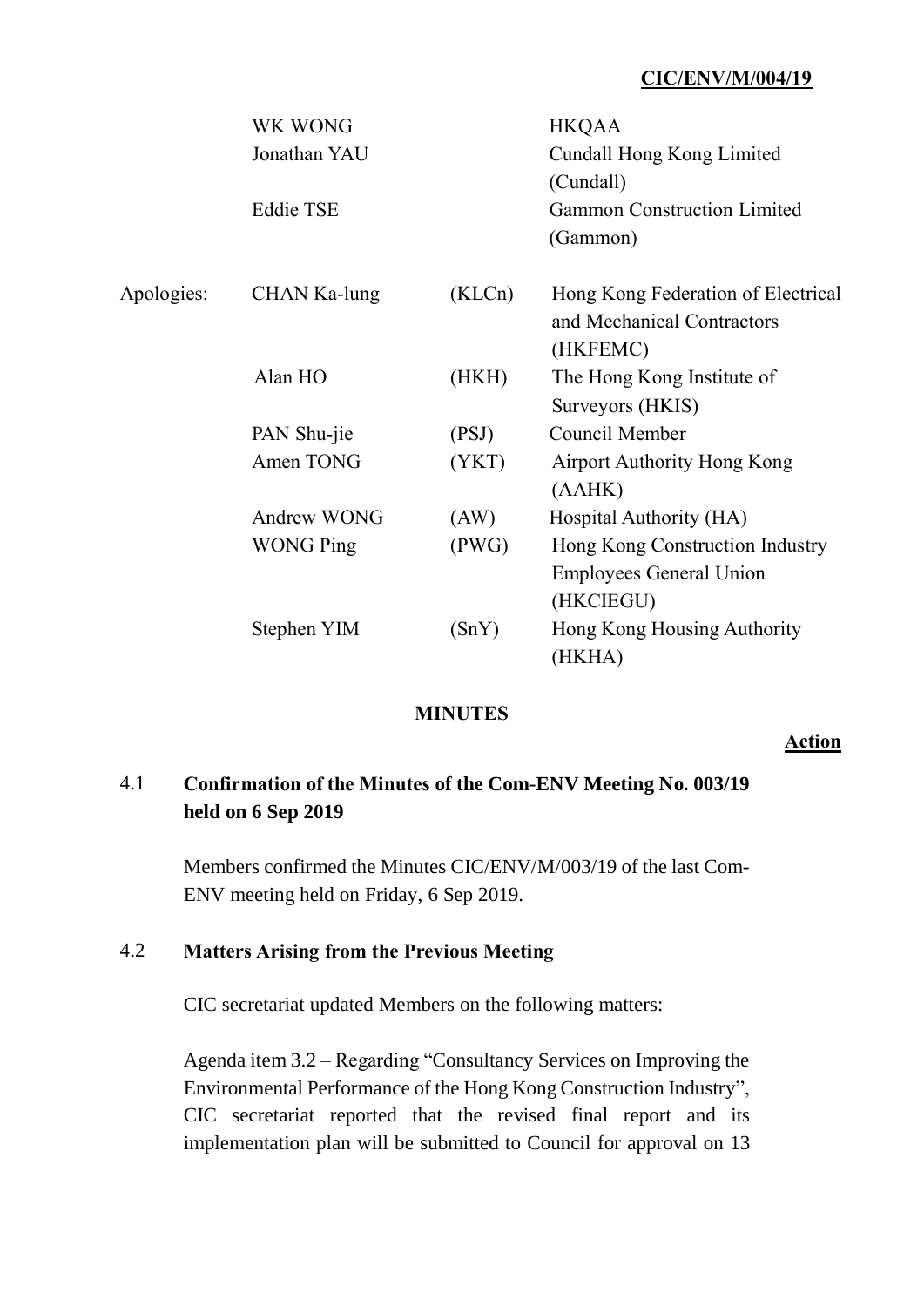#### **Action**

Dec 2019. CIC secretariat and corresponding parties will follow up the major items and timeline of the implementation plan accordingly.

Agenda item 3.3 – Regarding "CIC Sustainable Construction Award (Award) 2020", CIC secretariat reported the highlights of the Award Launching Ceremony organised on 19 Nov 2019. Members were invited to apply and promote the Award. CIC secretariat will invite the application through network of CIC, Award Organising Committee and supporting organisations. CIC secretariat

*(Cundall and Gammon joined the meeting at 2:45 pm)*

## 4.3 **Progress Update of Consultancy Services on Development and Implementation of CIC Carbon Assessment Tool**

Cundall introduced the updated features of the Tool, international incentives on embodied carbon and the implementation plan after official launch.

Members suggested that Cundall should establish an audit mechanism for the database, and develop a representable benchmark for buildings and infrastructure projects. CIC secretariat will liaise with the Working Group on the way forward of the Tool's implementation. Cundall

Members noted more than 100 pilot projects had been engaged and the beta version of the Tool had been tested by the pilot projects. Feedbacks had been received and incorporated into the Tool where practicable. Members endorsed the final version of the Tool and agreed to officially launch the Tool in Dec 2019 if there is no further comment from the Working Group.

[Post meeting notes: Working Group Members have no further comment on the final version of the Tool. The Tool has been officially launched on 17 Dec 2019.]

*(Cundall left the meeting at 3:20 pm, HKQAA joined the meeting at 3:25 pm)*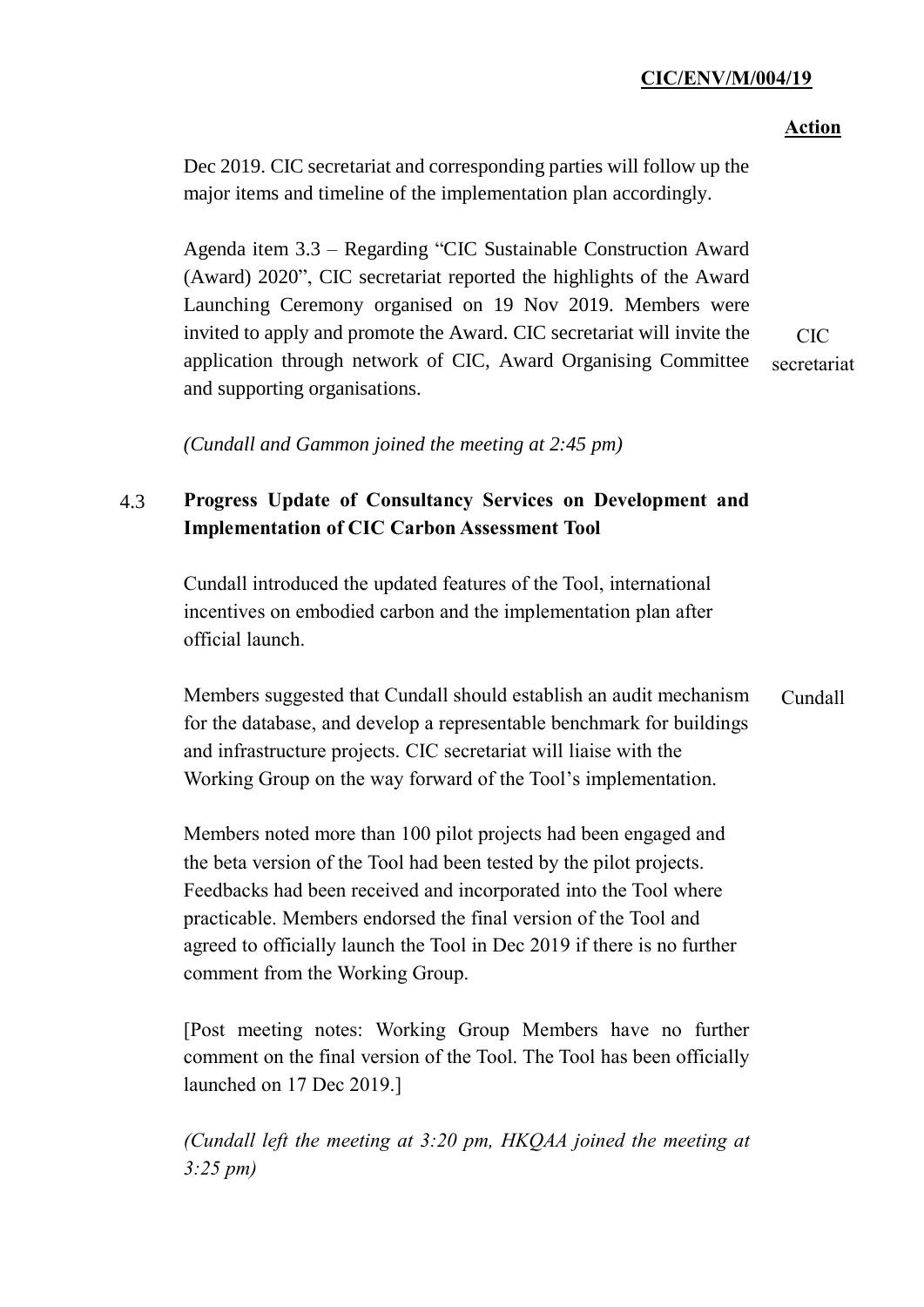### **Action**

## 4.4 **Progress Update of Consultancy Services on Development and Implementation of CIC Sustainable Construction Model and E-platform**

Members were briefed on the stakeholder views, progress of website development and pilot programme of the Model.

Members suggested HKQAA to confine the project scope to comply with international standards and increase the applicability. The model should be more interactive and expand the project types of pilot projects. HKQAA

*(HKQAA and Lisa POON left the meeting at 4:00 pm, BCw joined the meeting at 4:05 pm)*

## 4.5 **Update from Hong Kong Green Building Council (HKGBC) and BEAM Society Limited (BSL)**

BCw updated the project status and shared the highlights of the CIC Green Product Certification Launching Ceremony on 19 Nov 2019.

Members noted on the budget report of the CIC Green Product Certification in 2019 and had no adverse comment on the revised budget. Members were invited to attend the World Sustainable Built Environment Conference 2020 in Sweden. All to note

*(BCw left the meeting at 4:25pm)*

#### 4.6 **Any Other Business**

CIC secretariat reported Com-ENV achievement in 2019 and specially thanked for Members' continuous support during the 2-year term, from Jan 2018 to Dec 2019.

CIC secretariat updated Members on the upcoming events, e.g. Construction Industry Sports Day and Construction Innovation Expo